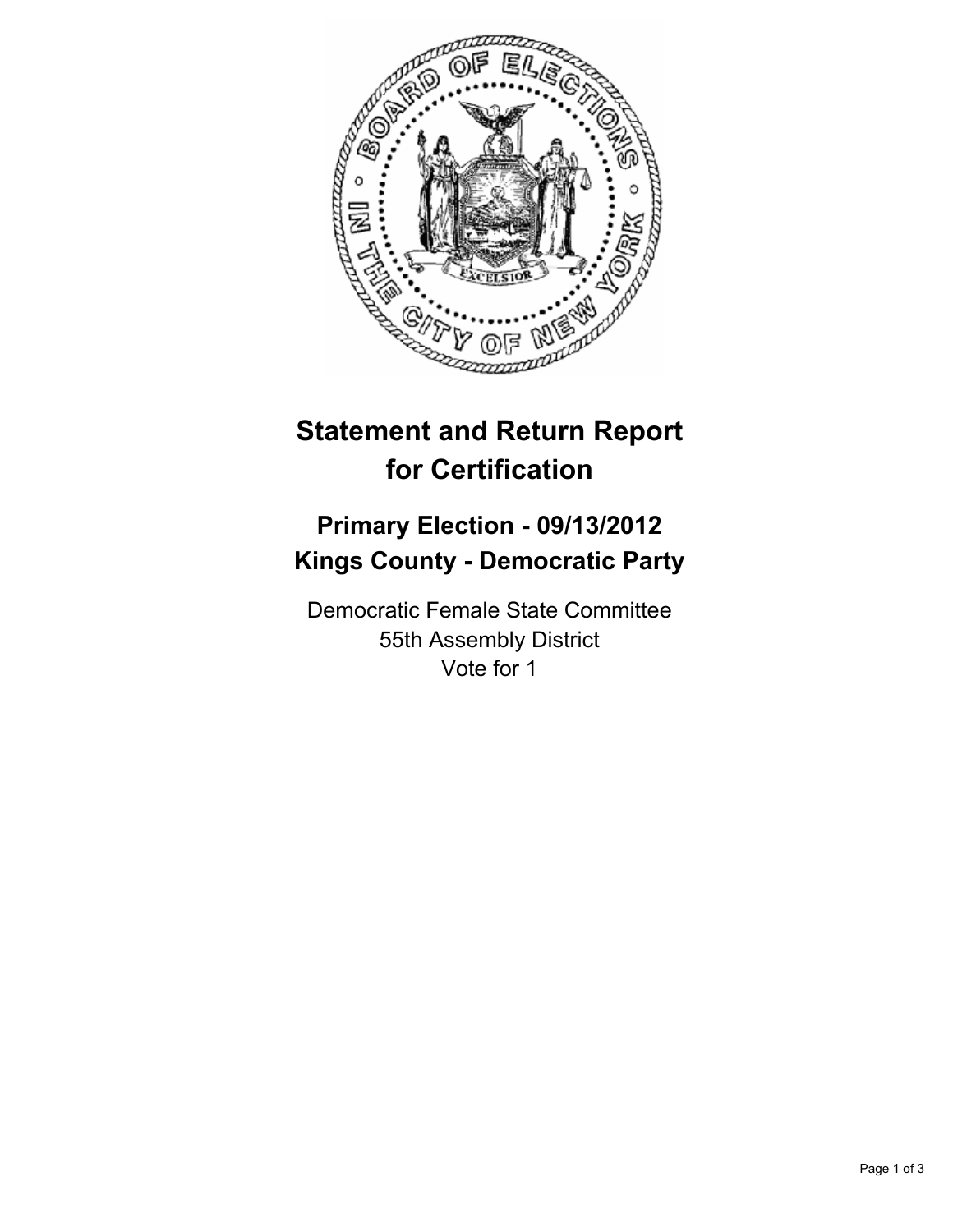

## **Assembly District 55**

| <b>PUBLIC COUNTER</b>                                    | 4,347        |
|----------------------------------------------------------|--------------|
| <b>EMERGENCY</b>                                         | 0            |
| ABSENTEE/MILITARY                                        | 99           |
| <b>FEDERAL</b>                                           | 0            |
| <b>SPECIAL PRESIDENTIAL</b>                              | $\mathbf{0}$ |
| <b>AFFIDAVIT</b>                                         | 145          |
| <b>Total Ballots</b>                                     | 4,591        |
| Less - Inapplicable Federal/Special Presidential Ballots | 0            |
| <b>Total Applicable Ballots</b>                          | 4,591        |
| <b>DARLENE MEALY</b>                                     | 2,821        |
| <b>MARYAM SAMAD</b>                                      | 523          |
| DALMA V DIAZ (WRITE-IN)                                  | 1            |
| DIANE GORDON (WRITE-IN)                                  | 1            |
| DOLLY VANDE CRUZ (WRITE-IN)                              | 1            |
| ELEANOR TENIA (WRITE-IN)                                 | 1            |
| NICKI LUCAS (WRITE-IN)                                   | 3            |
| PATRICIA ORR (WRITE-IN)                                  | 1            |
| SHIRLEY CHISLOM (WRITE-IN)                               | 1            |
| UNATTRIBUTABLE WRITE-IN (WRITE-IN)                       | 3            |
| <b>Total Votes</b>                                       | 3,356        |
| Unrecorded                                               | 1,235        |